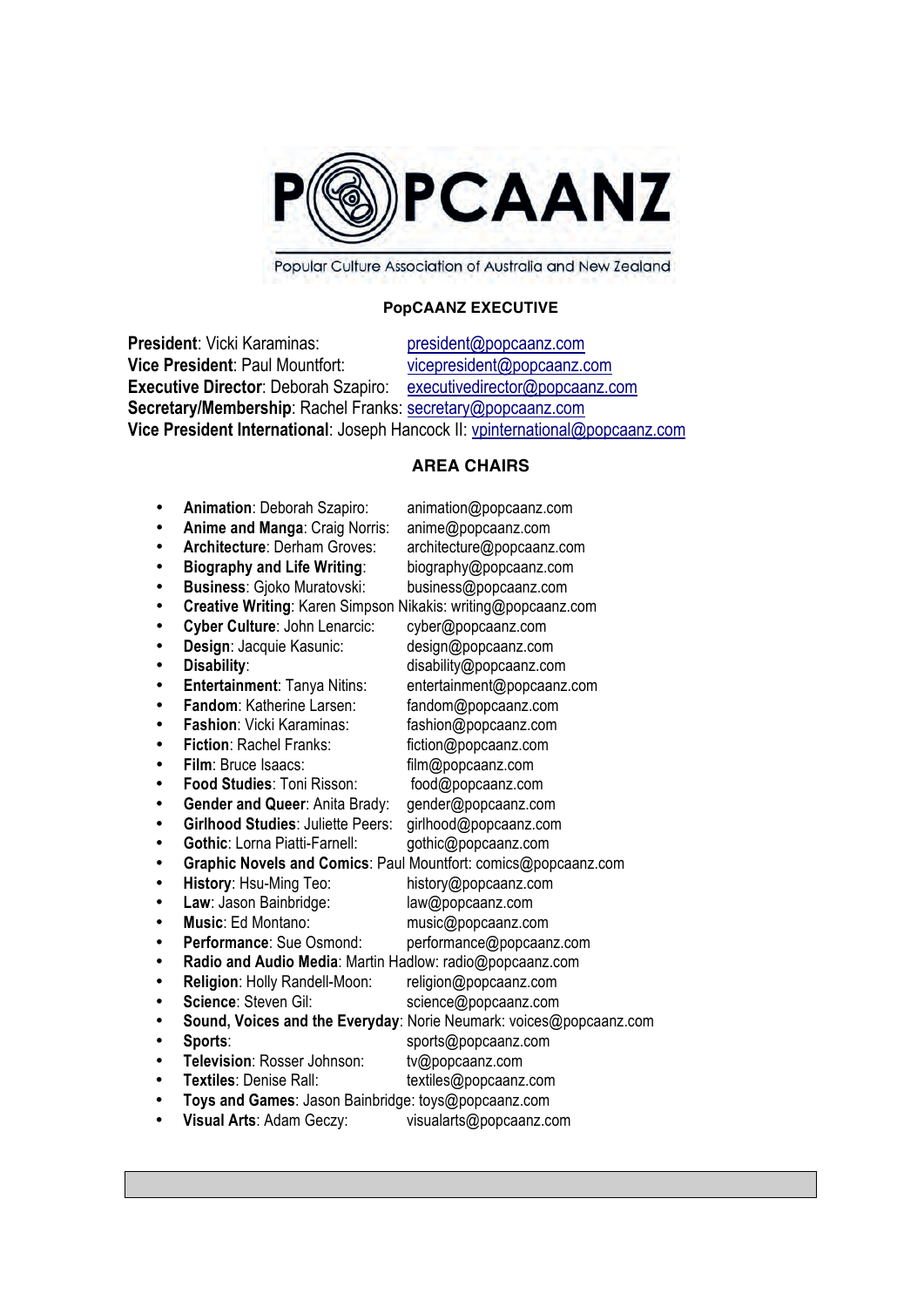Sofitel Brisbane Central 249 Turbo St Brisbane, Australia. 07 3835 3535 June 24- 26, 2013.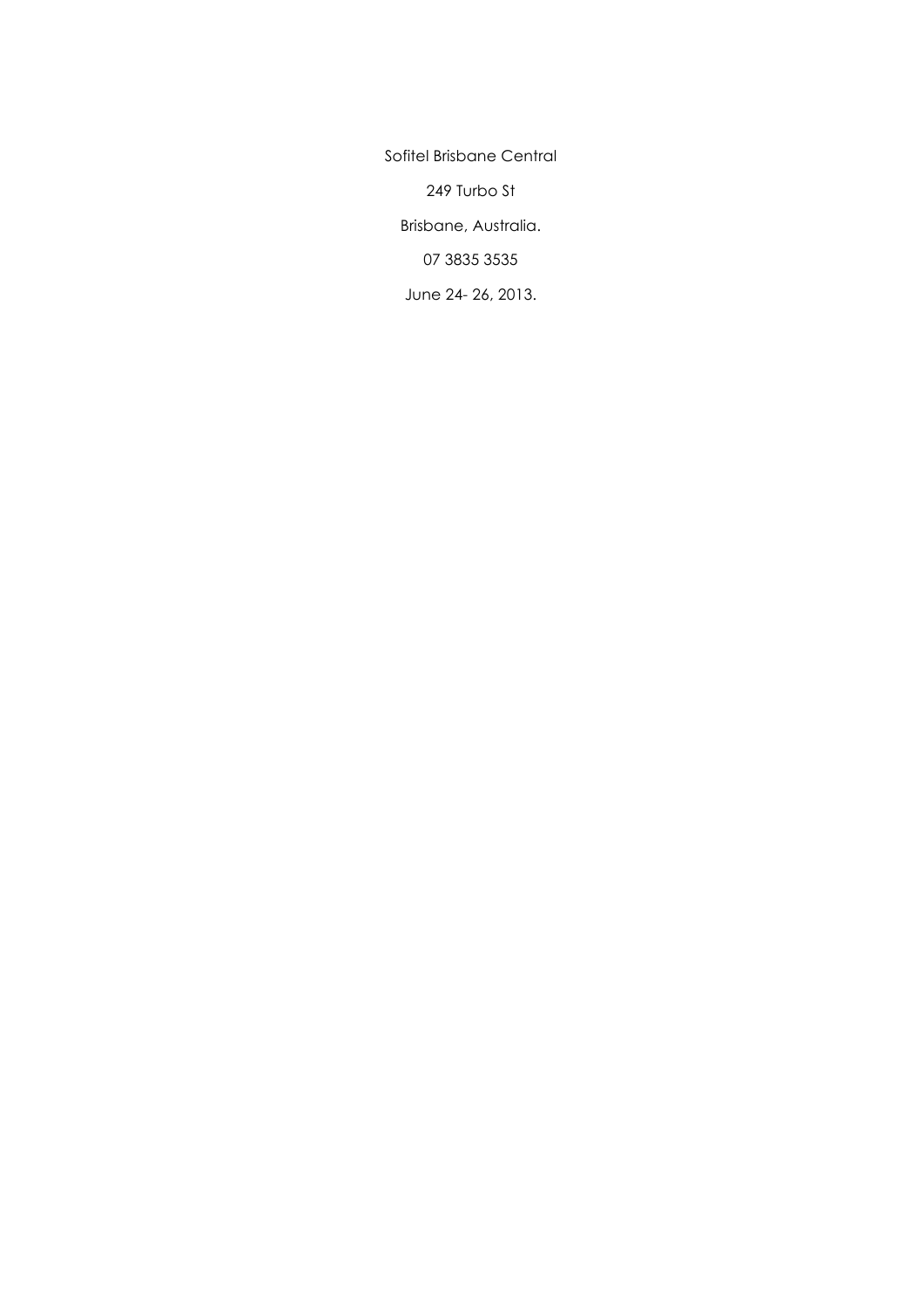Rachel Franks is a Member of the Creative and Performing Arts Education Group, Central Queensland University and the Area Chair, Fiction and Area Chair, Biography and Life Writing, for the Popular Culture Association of Australia and New Zealand. Her work has been published widely and her research has been presented at numerous conferences. Rachel was a guest at the 2012 Sydney Writers' Festival.

crimefictionwriter@gmail.com

## **Bronwyn Fredericks** Central Queensland University **FOOD** COD

## Recently Published Aboriginal and Torres Strait Islander Cookbooks: What do they highlight about you and me?

In the past ten years there has been an increase in the number of Aboriginal and Torres Strait Islander cookbooks published. Most of these are a result of projects undertaken in association with Indigenous groups and large non-government organisations, for example, Kukumbat gudwan daga 'Really cooking good food' cookbook (2012) published in conjunction with the Fred Hollows Foundation. While others are published by Government Departments, such as the Living Strong: healthy lifestyle cookbook (2008) published by Queensland Health. What many of these cookbooks have in common is the desire to improve the health status of Indigenous Australians along with others who might use them. Aside this commonality we ask what else do these contemporary Aboriginal and Torres Strait Islander cookbooks tell us about Indigenous Australians and broader Australian society? This paper will showcase a number of recently published Aboriginal and Torres Strait Islander cookbooks and provide an analysis that demonstrates that they also reflect broader Australian society.

Bronwyn Fredericks is an Aboriginal Australian woman from South-East Queensland (Ipswich/ Brisbane). She is a Professor and Pro Vice-Chancellor (Indigenous Engagement), BMA Chair in Indigenous Engagement and President of the Academic Board at CQUniversity Australia. Bronwyn holds a PhD, M.Educ., M.EducStudies, BEduc., Dip.T (Secondary: Home Economics).

b.fredericks@cqu.edu.au

## **Richard Gehrmann** University of Southern Queensland GENDER GENDER

## Bronzed, buffed and tattooed: The new brand of soldier shaped and shipped by popular culture

A new brand of soldier is emerging from today's popular culture milieu that challenges how we perceive, understand and define the modern-day professional soldier. Images of the sculpted physique, often tanned and stencilled, adorn the screen and page with increasing frequency from 'Commando' in popular television show *Biggest Loser* to the hyper-masculine characters in *The Hurt Locker*. This paper will examine the evolving 'brand' of the soldier and the parallel wave of bronzed, buffed and tattooed lookalikes. It will argue that popular culture is an inter-modal terminal in the brand's life cycle acting as designer, manufacturer, curator and exporter to millions of plugged-in and page-turning consumers. Progressively, the time-honoured values and virtues of the ideal soldier are being superseded by the modern reality which appears to venerate the soldier's engineered physicality. We explore examples in contemporary popular culture that authenticate this trend and consider the ramifications of the body-obsessed brand for the hearts and minds of today's real service men and women.

Richard Gehrmann is a Senior Lecturer at the University of Southern Queensland where he teaches international relations and history. His areas of research include war and culture in contemporary Afghanistan, the migration dimensions of intercountry adoption and the military relationship between Australia and India during the colonial era. Richard deployed on operations in Iraq and Afghanistan. Contact richard.gehrmann@usq.edu.au, +61 7 4631 1073. richard.gehrmann@usq.edu.au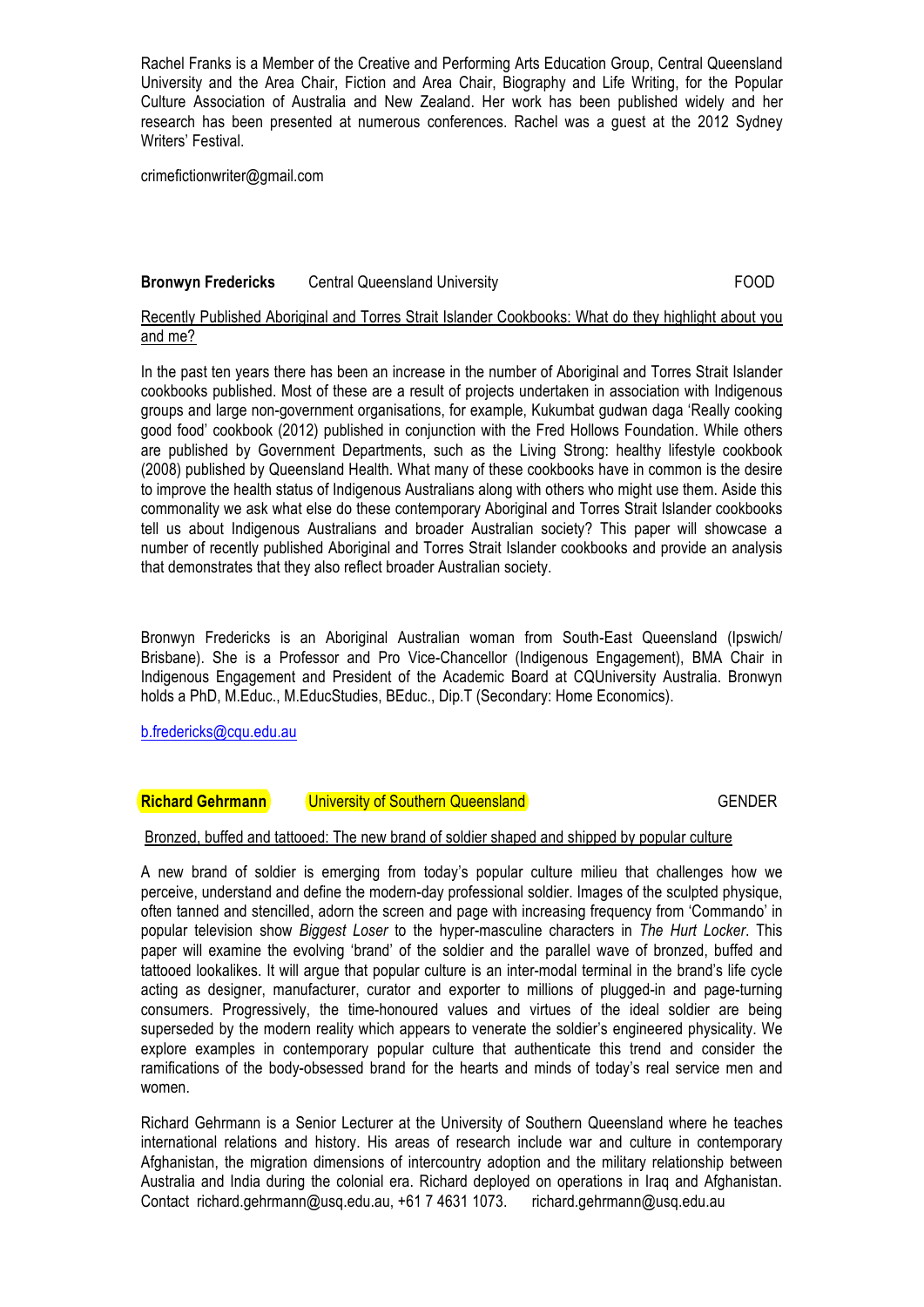## "It proved to be my nemesis": ABBA, Australia, and reading (inter)national identity in Australian popular music

In 1977, ABBA descended onto Australian shores, with a hysteria-inducing concert tour and the simultaneous filming of a mockumentary (creatively titled *ABBA: The Movie*). More recently, the relationship between the Swedish pop quartet and Australia was the subject of an ABC TV documentary (*ABBA: Bang A Boomerang*.) The ABBA phenomenon provides a fascinating case study for a broader reading of Australian popular music: the cognitive dissonance of Australian music simultaneously defining itself by, and distancing itself from, international popular music.

Using ABBA's 1977 tour of Australia as an entry point, this paper will explore Australian national and cultural identity in popular music during the 1960s and 1970s. By rendering international music as a less desirable 'Other' Australian music sought to create a unique and authentic national popular music sound. This paper will suggest that the relationship between Australian and international popular music was far more complex than historians have previously acknowledged.

Rebecca Hawkings is a PhD candidate in the Department of Modern History at Macquarie University, Sydney. She achieved First Class Honours for her thesis on Australian Prime Ministerial rhetoric, and in 2012 was a recipient of the National Council of Women's Australia Day Award for academic achievement. Her current research is on reading counter-discursive national and cultural identities in twentieth century Australian music through the 'Othering' of international popular music.

#### **Janeese Henaway Townsville City Libraries FICTION**

## Connecting with culture through reading: The Murri book club

This paper explores the cultural work of the Townsville-based Murri Book Club. This book club, founded in 2011 by City Libraries Townsville and facilitated by Janeese Henaway, the Library's Indigenous Resources Officer, is for Indigenous Australians based in Townsville. The book club meets monthly, reading and discussing both Indigenous and non-Indigenous literature.

Although there is an increasing amount of research on book clubs in Britain and the US, little work has been done in the Australian context on what Marilyn Poole has called 'one of the largest bodies of community participation in the arts in Australia'. The work that has been done, moreover, suggests that book clubs are an overwhelmingly white phenomenon, through which members 'maintain their currency as literate citizens through group discussion'. But what of an Indigenous book club and its concerns? To what extent does it operate along the lines outlined in the research done to date? To what extent, if at all, does it differ from mainstream Australian book clubs, and their concerns? And what kind of role does the Murri Book Club play in its members' lives? This paper addresses these questions by looking at how the book club came about, how it approaches books, how it connects with culture, as well as some of the hopes and dreams of its members.

Janeese Henaway is the Indigenous Library Resources Officer of City Libraries, Townsville. Born in Bindal country (Townsville) but raised by her late beloved grandparents of Juru country (Ayr) she has been given the privilege of representing the Aboriginal and Torres Strait Community of Townsville region. At present Janeese is a member of the 'Welcome Toolkit Working Group' and she is also involved with kuril dhagun Deadly Stories project which is run by the State Library of Queensland.

janeese.henaway@townsville.qld.gov.au

## **Dr Lindsay Henderson** University of Southern Queensland HISTORY

Crime Shows and Islam: the modern and the medieval

The medieval appears on our small screens in many guises, some more subtle than others. One of the more subtle medievalisms is evident in the very modern US crime shows: *Criminal Minds, Numbers*, *NCIS: LA, Bones* and *Castle*. All five shows use modern technology and innovative methods to solve serious crimes, and across their seasons, have addressed the issue of terrorism. Typically, the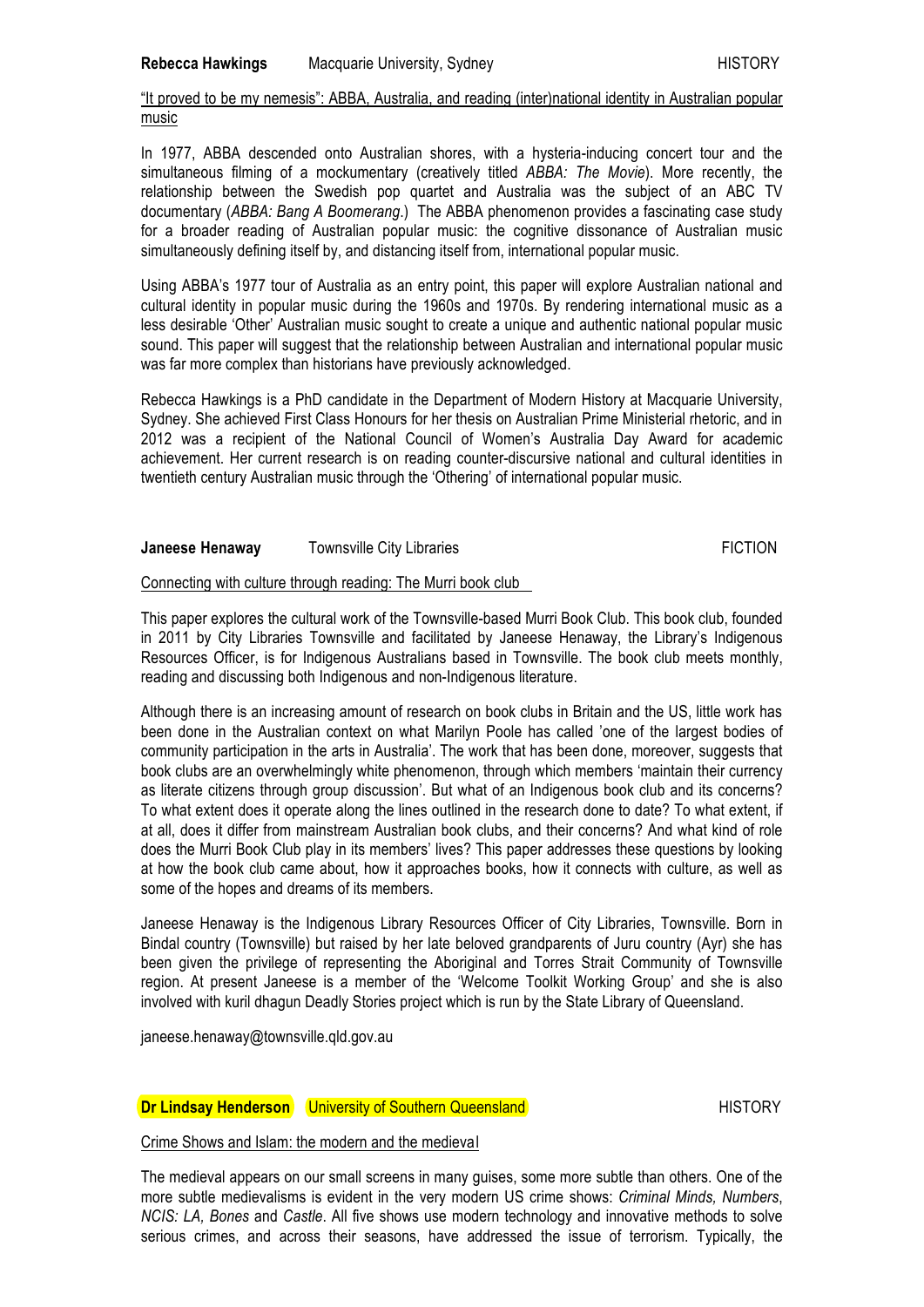detectives of the shows catch the terrorists and prevent another serious attack on American soil, but in the process, they opt for a depiction of Islam that is surprisingly similar to the medieval depiction of Islam and the Muslims. In this version, Islam is portrayed as a religion of fanatics, prone to holy war, and devoted to attacking Western civilisation in the form of the USA. This crusading approach is matched by the detectives' Christian or Judaic affiliations, and whose own violent actions are justified by the need to protect the innocent. As in the medieval Crusades, the target of the attack - substituting the USA for Europe - has done nothing to deserve such violent attentions. There are, however, some serious problems with the popular continuation of this medievalist approach to Islam, the foremost being the unbalanced depiction of a global and largely peaceful religion, particularly as practiced by Muslims resident in Western countries. Greater awareness of the ideology carried by medievalist Islam in these crime shows is an important part of grasping how the modern West understands this Abrahamic religion.

Dr Lindsay Henderson lectures in Open Access College in the Faculty of Arts at the University of Southern Queensland and researches into popular Welsh historiography and interpretations of Islam. Her current research project is investigating the influence of Christianity on nineteenth century British interpretations of Islam. Her most recent major publication was *Writing Wales: Welsh Historians and the Search for Identity 1970-1997.*

## **Georgia-Lee Hoe Griffith University According the Control of the HISTORY** HISTORY

## Australian History: Online and Insatiable

The Internet has changed the relationship Australians have with information. In particular, as history rises in popularity as a genre for leisurely entertainment, the way people interact with Australian history online is changing. Digital history is democratized; it has never been easier for both scholars and the general public to access historical content, or to develop and broadcast historical productions. However, these progressions in presenting, creating and storing historical data online are not without complications. The proliferation of online histories has created a database of information where it is sometimes hard to distinguish between the credible, and the misinformed. Issues of subscription and accessibility also complicate individual abilities to consume particular histories.

By examining Australian histories online, such as genealogy archives and historical games, the idea of popular history as commodity is explored. In this paper, these complexities and exciting developments in digital history as a popular genre are discussed, as is the potential of digital Australian pasts. This paper examines the complex relationship that Australians have with their digital histories, and how the consumption of these representations influence understandings of Australia's past, and personal histories and identity.

Georgia-Lee Hoe is a Higher Research Degree student at Griffith University's Gold Coast campus. Her current research explores the consumption and presentation of popular Australian history, and how such contemporary histories then influence individual identity and imagined pasts.

s.jeanes@griffith.edu.au

## **Olivia Hopkins** University of Sydney FILM **FILM FILM**

## White Trash and the US South in Rob Schmidt's *Wrong Turn*

Recent scholarship on the socio-cultural construction of poor whites in the US has frequently considered their links to geographical areas such as the Appalachian mountains and the Southern states. My paper will draw on this regionalism to offer a reading of the way in which the 2003 horror film *Wrong Turn* constructs poor whiteness as a function of historical Northern imperialistic and exploitative tendencies towards the US South. This includes ways in which the hillbilly characters reflect concerns about environmental destruction and socio-economic disparity as victims of nuclear testing, and the way in which their murderous and cannibalistic impulses are seen as an extension of their socioeconomic status and rural location. I will also examine the conflation of Appalachian and Southern regional identities into one subset of the wider category of rural poverty, and claims that poor whites are juxtaposed against 'good' whites to rid whites as a whole from the historical taint of racism.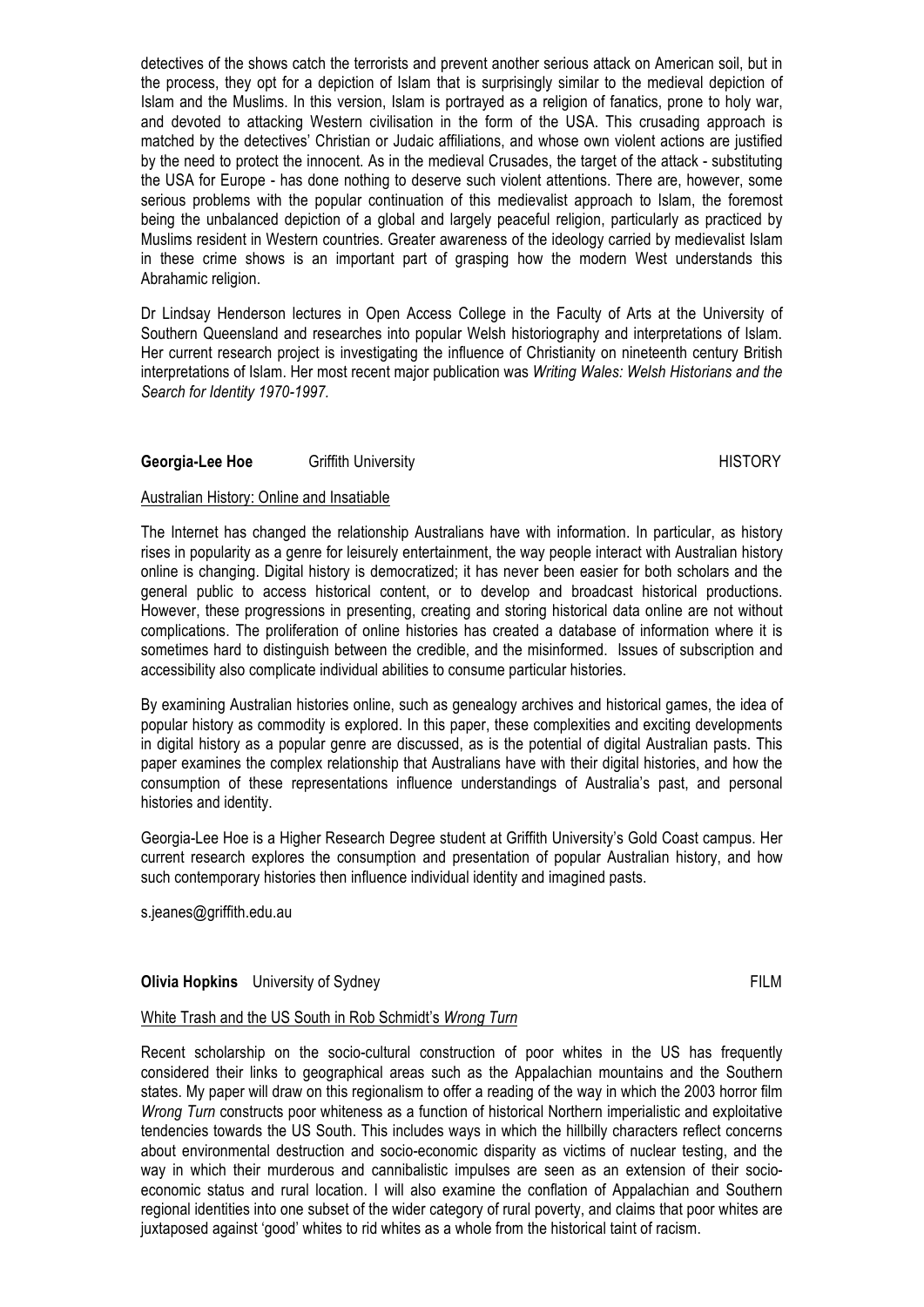## **Markela Panegyres** Sydney College of the Arts, The University of Sydney VISUAL ARTS

## The Appropriation of Edvard Munch's *The Scream* in popular culture

Edvard Munch's famous painting *The Scream* is a deeply personal expression of an explosive intensity of emotion. The Scream exposes the artist's psychological state in reaction to traumatic events in his troubled life and directly confronts the lived experience of pain and horror. Given the confessional nature of this painting, it is somewhat paradoxical that The Scream has become one of the most widely appropriated works of art. From Andy Warhol's appropriation of the image, to birthday cards and inflatable toys, from cartoons and graffiti to television commercials and advertising, and from Homer Simpson's 'scream' to the mask of the killers in the Scream series of movies, Munch's scream has been disseminated in a plethora of forms within popular culture. This paper explores to what extent Munch's personal scream becomes undermined or is conversely given more weight when the work is appropriated. Is Munch's scream drained of integrity, reduced to commodity and transformed into kitch? Or does the repeated appropriation of Munch's scream in popular culture reveal the universality of Munch's original expression? Does the real horror that Munch's scream expresses touch a deep psychological nerve in the popular imagination- so much so that the image is compulsively repeated and transformed?

Markela Panegyres is a Sydney-based artist whose practice is based primarily in performance video, but also extends into live performance and other media. Markela completed a Bachelor of Music (Hons) majoring in cello performance at the University of Western Australia and a Bachelor of Fine Arts with First Class Honours at Curtin University, Perth, before moving to Sydney in 2011 to undertake postgraduate study at the Sydney College of the Arts, The University of Sydney. Her current PhD project is titled The scream: spiritedness, violence, silence and resistance.

markelapanegyres@gmail.com

# **Dr Geoff Parkes** University of Southern QLD **COULCA COULCAN A COULCAN A GENDER**

"He's gonna be a little gay": Redneckognising the Queer American Family in *Here Comes Honey Boo Boo*

Alana Thompson, aka Honey Boo Boo Child, emerged as an unlikely but loveable pop culture sensation from the series *Toddlers & Tiaras*, earning her family its own reality TV show. Reflecting, at bare minimum, a change in American viewing habits, episode 4 drew more viewers than the Republican National Conference. This paper will consider two important elements: the representation of gay men, especially Uncle Poodle, in the show and the resistant reading of the show by its audience. Attention will be paid to public responses that challenge apparent efforts by the show's producers to stereotype the Thompson family, showing how queer readings of Honey Boo Boo Child celebrate a reworking of camp, relationships and pop culture in American family life.

Dr Geoff Parkes examines languages of the self, online representations of masculinity and sexuality, and alternative representations of the gay male wounded body. His most recent article detailed the role of "re-storying" as resistance in the life works of Reinaldo Arenas, and previous publications have explored the elaboration of an ethics of the self in the works of Michel Foucault and Albert Camus.

geoffrey.parkes2@usq.edu.au

Vexillological Fashion: wearing the nation